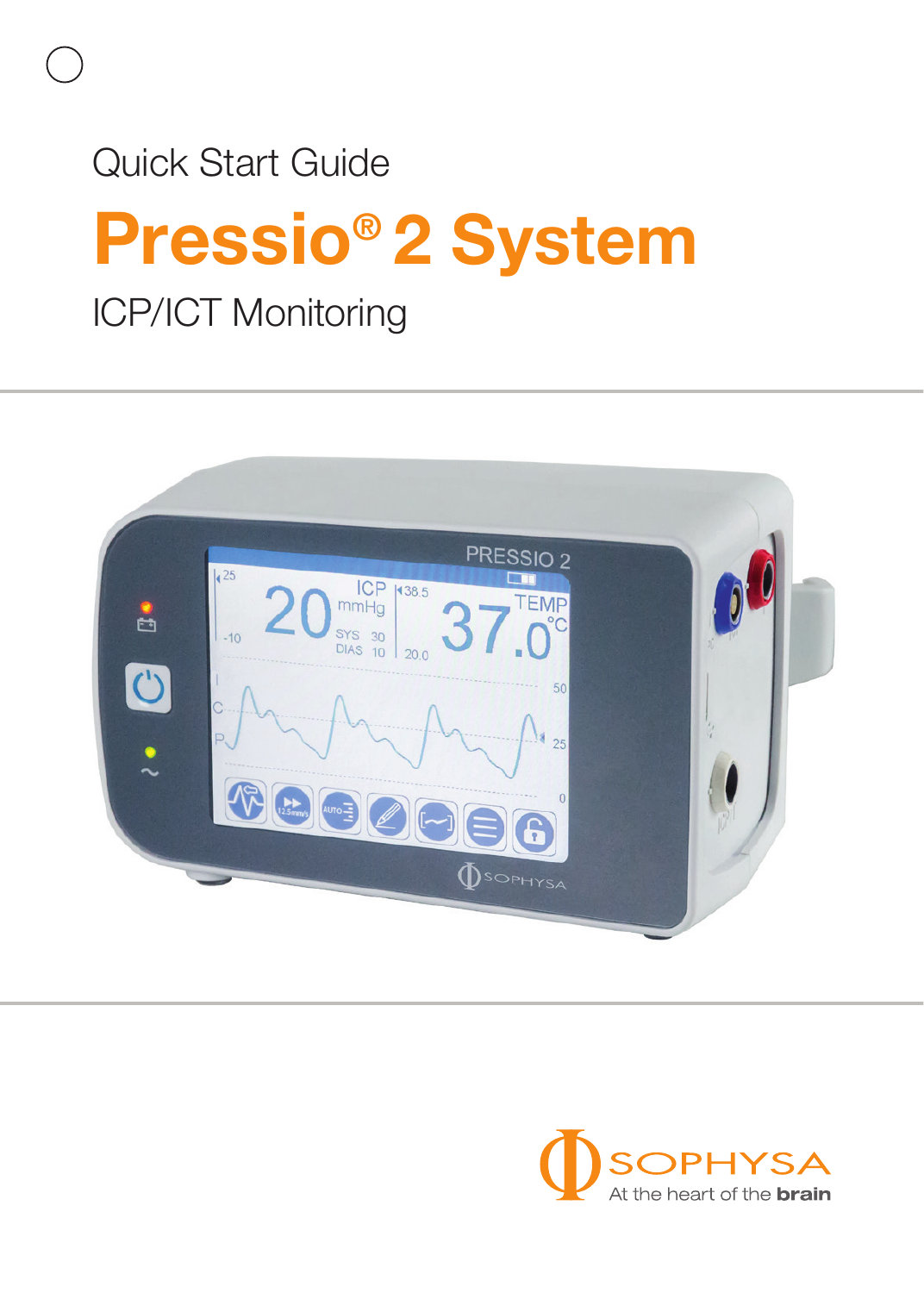# **Summary**

| Monitor set up and powering on     | 3  |
|------------------------------------|----|
| <b>Catheter zeroing</b>            | 4  |
| <b>Patient Monitor calibration</b> | 5. |
| <b>Settings</b>                    |    |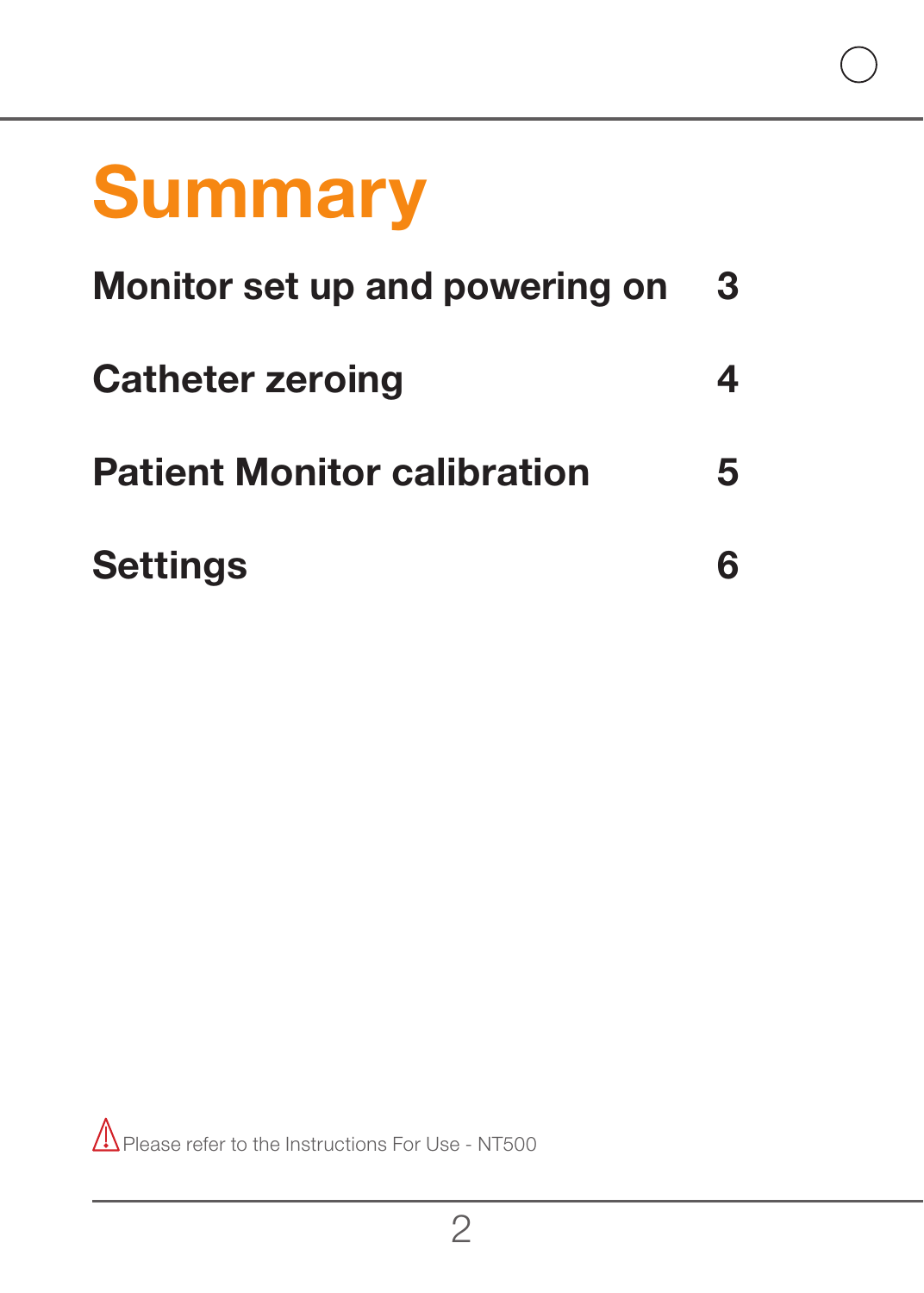## **Monitor set up and powering on**

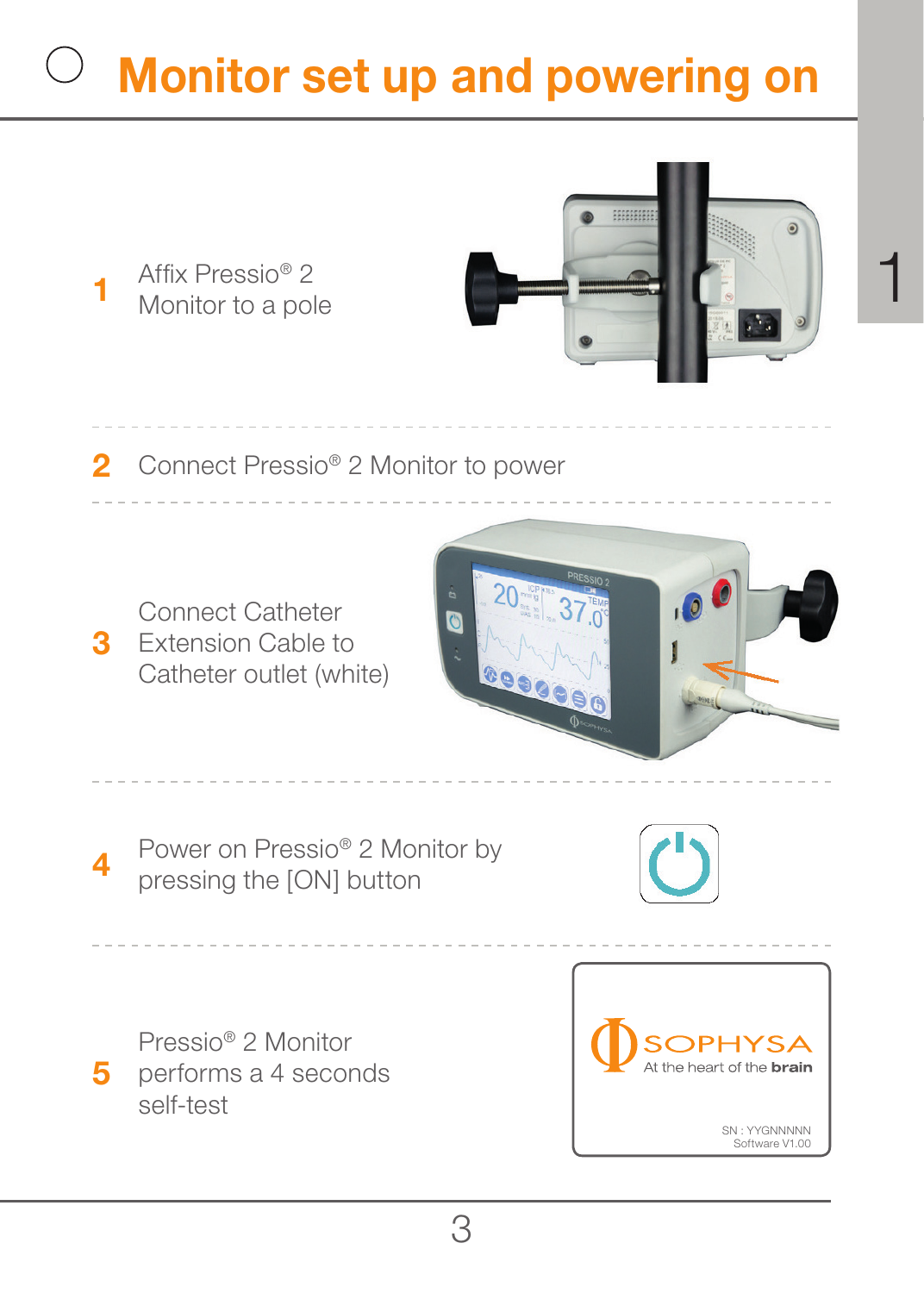### **Catheter zeroing**

2



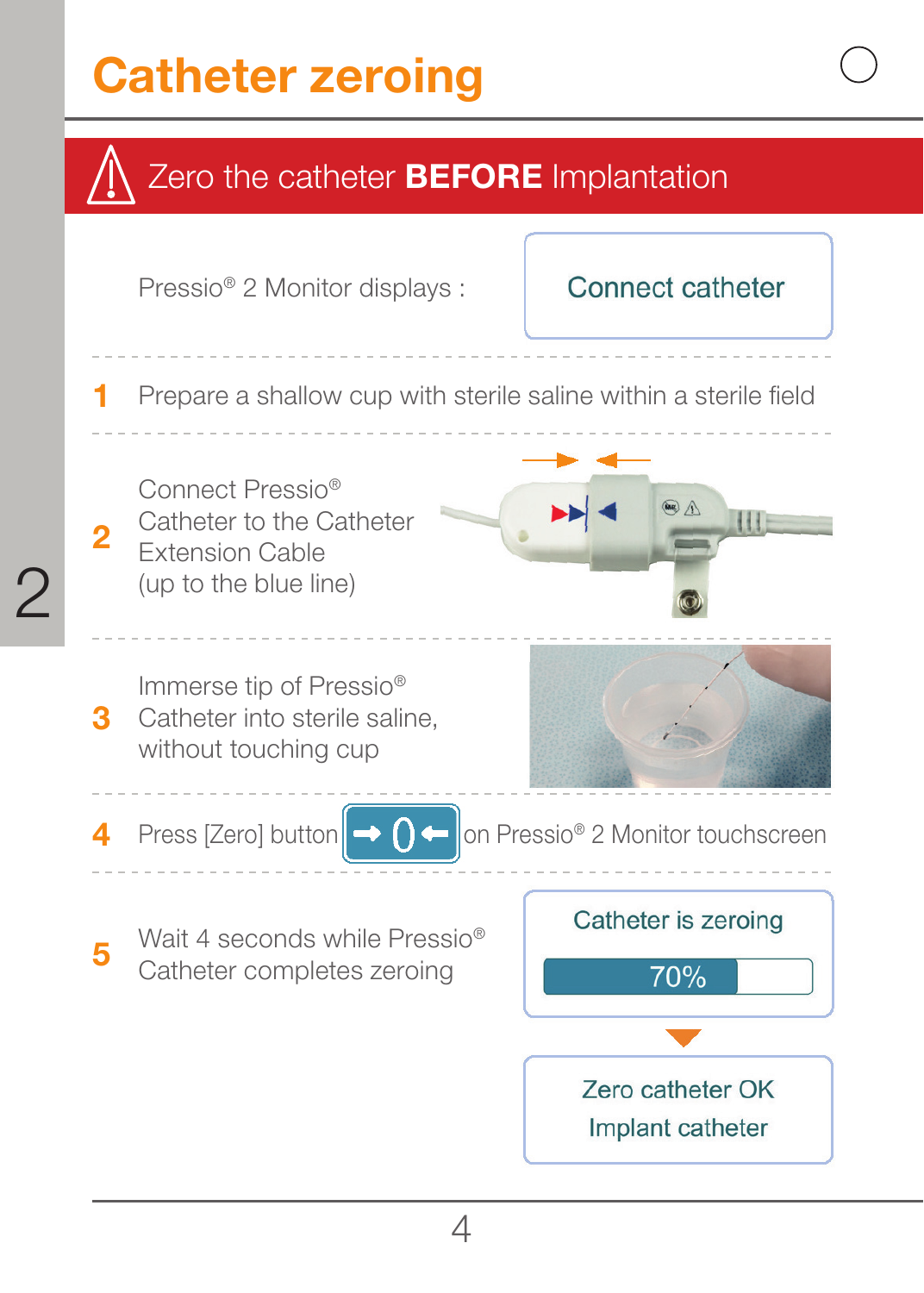## **Patient monitor calibration**

Connect Pressio® 2 Monitor to **patient** monitor with the Pressure Cable and Temperature Cable

**1**



2.1 Press [Zero] button on the **patient** monitor



- **2.2** Confirm **patient** monitor displays a steady 0 mmHg
- **2.3** Press [Ok] on Pressio® 2 Monitor touchscreen



- Sending signal 30 mmHg **3** to patient monitor
- **3.1** Confirm **patient** monitor displays a steady 30 mmHg
- **3.2** Press [Ok] on Pressio® 2 Monitor touchscreen



3

Sending signal 60 mmHg **4** to patient monitor

- **4.1 Confirm patient monitor** displays a steady 60 mmHg
- **4.2** Press [Ok] on Pressio® 2 Monitor touchscreen

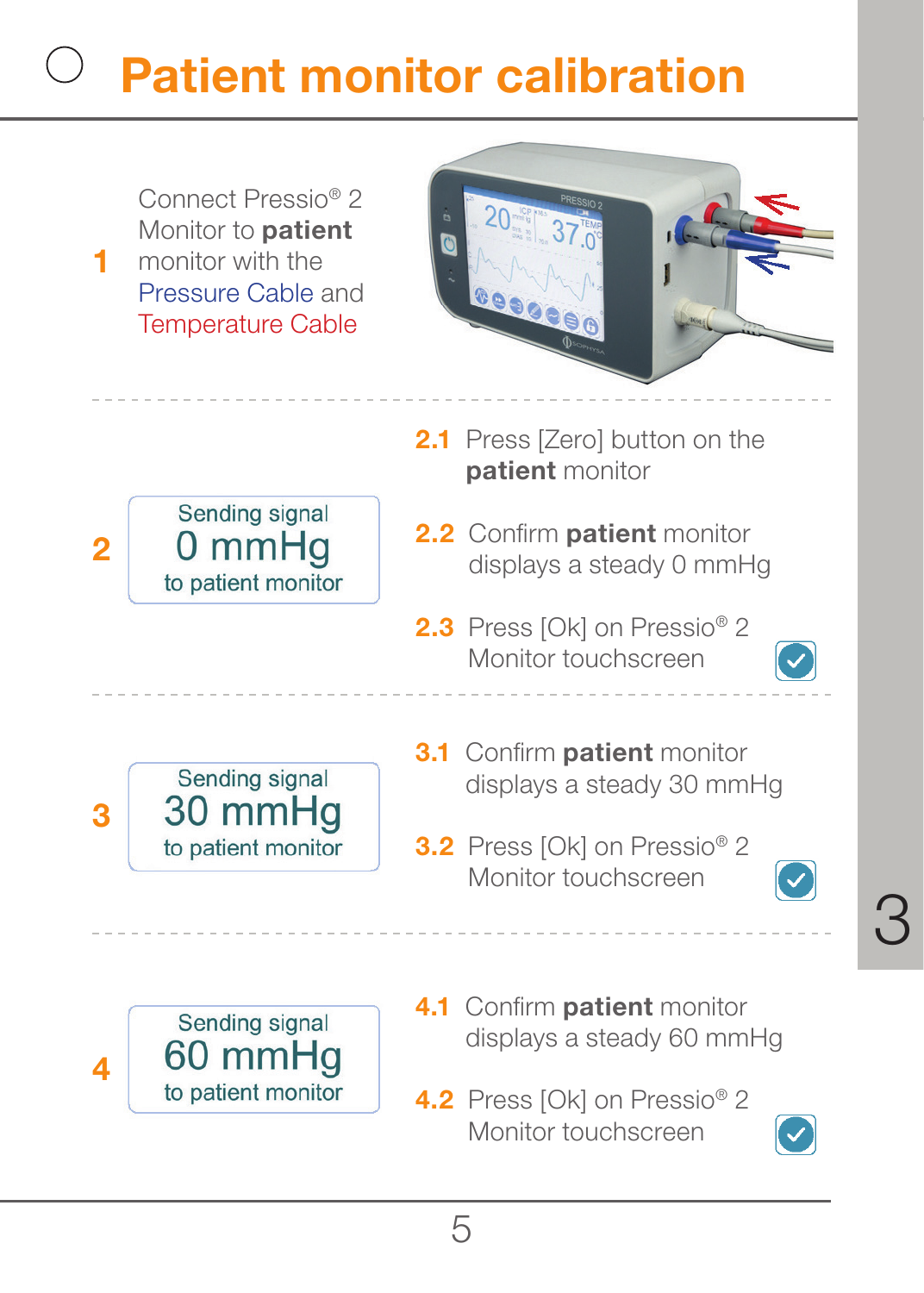### **Settings - Language**

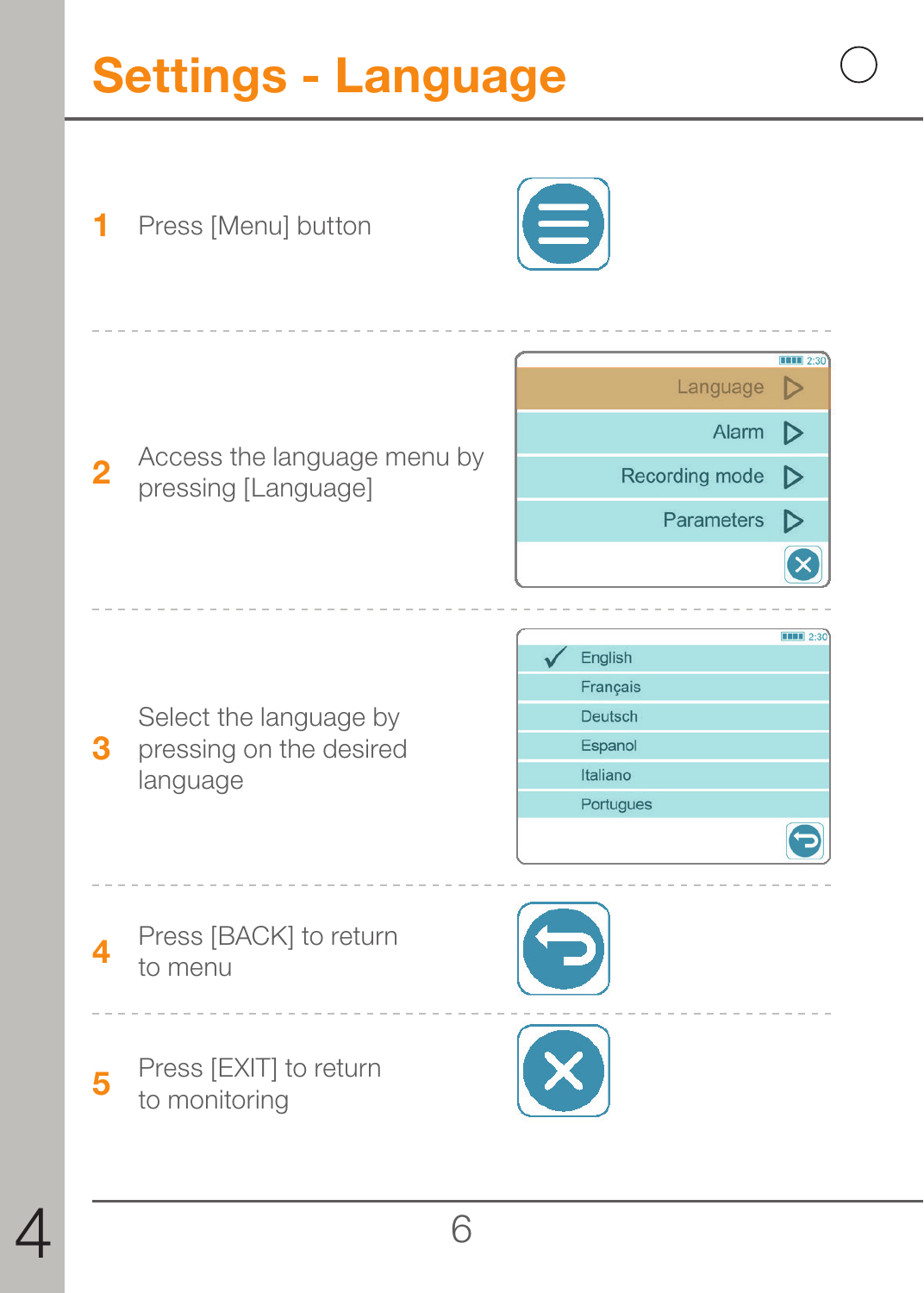# **Settings - Alarms**